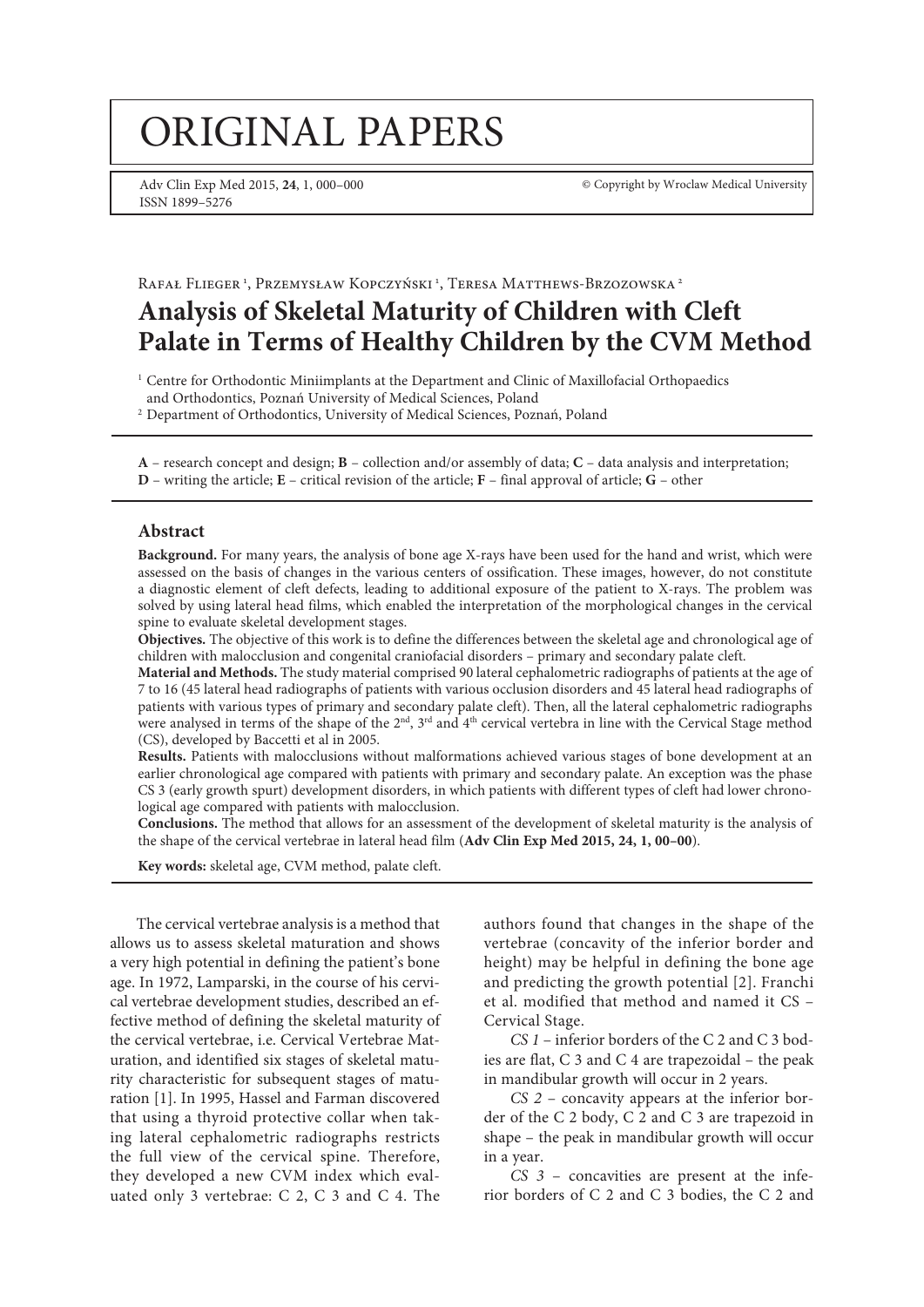C 3 bodies are rectangular horizontal in shape – the peak in mandibular growth will last over the next year.

*CS 4* – concavities are present at all of the lower borders of C 2, C 3 and C 4 bodies; C 3 and C 4 are rectangular horizontal in shape – the peak in mandibular growth occurred 1–2 years before that stage.

*CS 5* – concavities are present at the C 2, C 3 and C 4 bodies; C 3 or C 4 is square in shape – the peak in mandibular growth ended a year before that stage.

*CS 6* – concavities at the C 2, C 3 and C 4 bodies are evident; C 3 or C 4 is rectangular horizontal in shape – the peak in mandibular growth ended two years before that stage [3].

The ability to correctly predict the peak mandibular growth and, therefore, the growth potential of the mandible, is a vital factor allowing us to take effective actions related to a relevant treatment protocol, e.g. of patients with craniofacial cleft disorders [4]. The libraries lack the publications comparing the skeletal age of children with malocclusion with the skeletal age of children with primary and secondary palate clefts.

### **Objectives**

The objective of this work is to define the differences between the skeletal age and chronological age of children with malocclusions and congenital craniofacial disorders – primary and secondary palate cleft.

## **Material and Methods**

The study material comprised 90 lateral cephalometric radiographs of patients at the age of 7 to 16 (45 lateral head radiographs of patients with various occlusion disorders and 45 lateral head radiographs of patients with various types of primary and secondary palate cleft). Then, all the lateral cephalometric radiographs were analysed in terms of the shape of the 2nd, 3rd and 4th cervical vertebra in line with the Cervical Stage method (CS), developed by Baccetti et al in 2005.

To examine the shape of C 2, C 3 and C 4 in detail, reference lines and points have been set. (Fig. 1.) Reference points and lines for C 2, C 3 and C 4:

C 2p is the most posterior point on the lower border of C 2.

C 2m and C 2a are respectively: the deepest and the most anterior point on the lower border of C 2.

C 3up and C 3ua are the most superior points on the posterior and anterior border of C 3.



**Fig. 1.** Diagram reference points and lines designated circles C 2, C 3, and C 4

C 3lp, C 3m and C 3la are the most posterior, the deepest and the most anterior points on the lower border of C 3.

C 4up and C 4ua are the most superior points on the anterior and posterior border of C 4.

C 4lp and C 4la are the most posterior and anterior points on the lower border of C 4; C 4m is the deepest point.

C 2Conc specifies the depth of the concavity in the lower border of C 2. It is the distance from the line connecting C 2p and C 2a to C 2m.

C 3Conc specifies the depth of the concavity in the lower border of C 3. It is the distance from the line connecting C 3lp and C 3la to C 3m.

C 4Conc specifies the depth of the concavity in the lower border of C 4. It is the distance from the line connecting C 4lp and C 4la to C 4m.

Based on the points marked, subsequent parameters have been defined:

– C 3PAR is the ratio between the height of the posterior and anterior border of the C 3 body.

– C 3BAR is the ratio between the C 3 base and its anterior height.

– C 4PAR is the ratio between the posterior and anterior height of C 4.

– C 4BAR is the ratio between the length of the base and the height of the anterior border of C 4.

Statistical analyses were conducted in the Department of Bioinformatics and Computational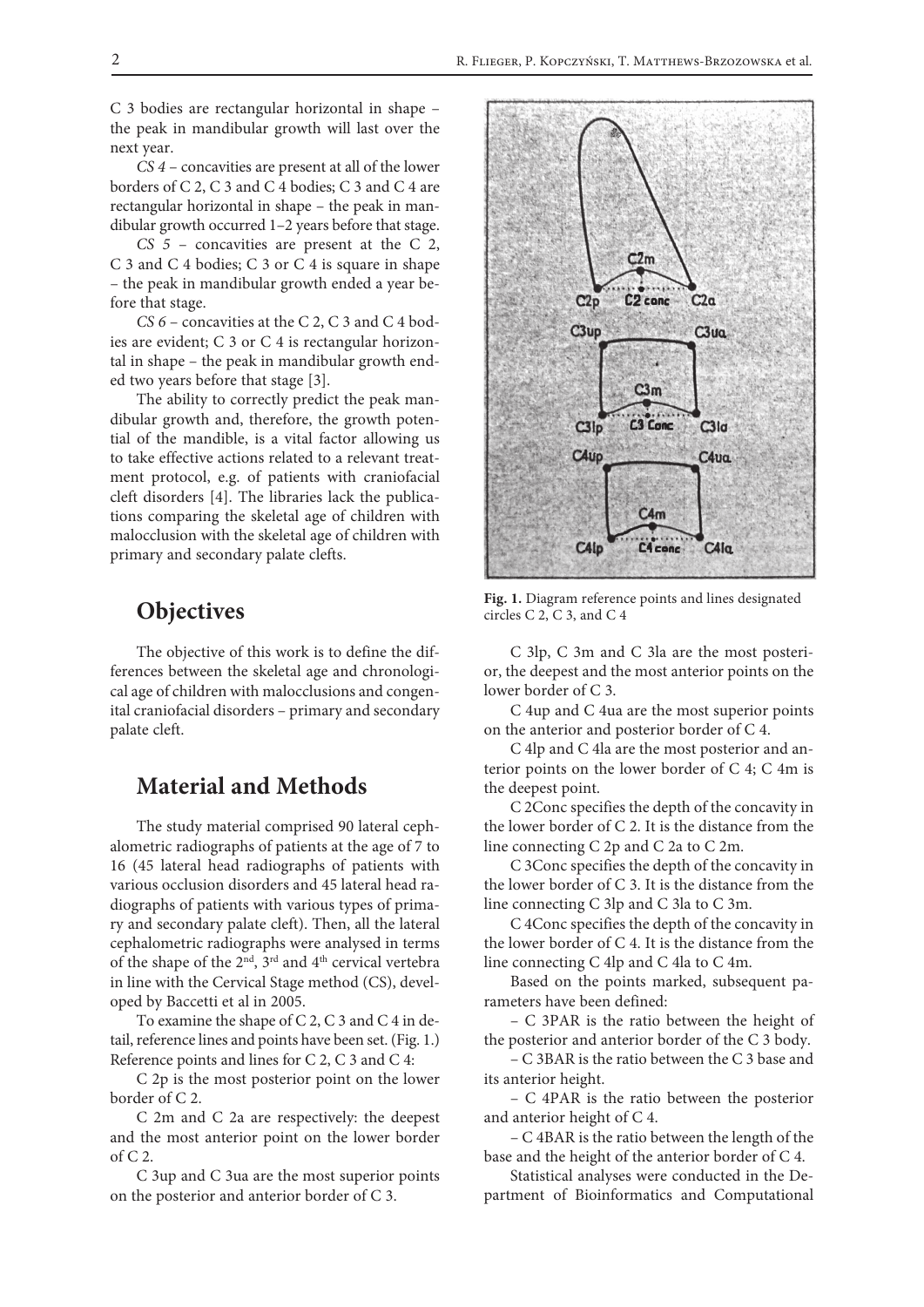Biology, Chair of Clinical Pathomorphology of the Poznań University of Medical Sciences. The chronological age of the patients was first verified by means of the Shapiro-Wilk test for consistency with the normal distribution (consistency was confirmed). Therefore, parametrical statistical methods were used to carry out the statistical analysis. Average values and standard deviations were calculated for all the results.

The correlations between the chronological age were analysed in sub-groups by three Angle's classes, with the use of the Pearson's linear correlation coefficient. The correlations between the chronological age were also analysed in subgroups by the cleft type (left-side, right-side and bilateral), taking into account the sex of the patient. The results concerning the average chronological age of the patients by Angle's classes and in certain skeletal age (CS 1, CS 2, CS 3, CS 4) were compared between the groups I and II by means of the Student's *t*-test for independent groups. It was assumed that the results were statistically significant if  $p < 0$ . 05.

All the statistical calculations were conducted in STATISTICA v. 9. 0.

### **Results**

Based on the analysis of 45 lateral cephalometric radiographs of patients with no developmental disorders, it was found that 16 patients in the average age of 11 years and 1 month were in stage CS 3, 9 patients in the average age of 12 years and 9 months were in stage CS 5 and 2 patients in the average age of 14 years and 5 months were in stage CS 6.

Among 45 analysed lateral cephalometric radiographs of the patients with primary and secondary palate clefts, 12 patients in the average age of 10 years and 4 months were in stage CS 3 and 6 patients in the average age of 14 years and 2 months

**Table 1.** Chronological age of the patients with no craniofacial developmental disorders with regard to the skeletal development stage

| 335                    |    | 335     |           |  |
|------------------------|----|---------|-----------|--|
| $\mathbf{C}\mathbf{S}$ | N  | Mediana | <b>SD</b> |  |
| CS <sub>1</sub>        | 7  | 8.8     | 2.0       |  |
| CS <sub>2</sub>        | 2  | 9.3     | 0.4       |  |
| CS <sub>3</sub>        | 16 | 11.1    | 1.3       |  |
| CS <sub>4</sub>        | 9  | 12.8    | 1.5       |  |
| CS <sub>5</sub>        | 9  | 12.9    | 0.9       |  |
| CS <sub>6</sub>        | 2  | 14.5    | 0.7       |  |
| Total                  | 45 | 11.5    | 21        |  |

CS1 vs. CS4: p < 0.003; CS1 vs. CS5: p < 0.002

**Table 2.** Chronological age of the patients with primary and secondary palate clefts with regard to the skeletal development stage

| 335                    |    | \$\$\$  |           |
|------------------------|----|---------|-----------|
| $\overline{\text{CS}}$ | N  | Mediana | <b>SD</b> |
| CS <sub>1</sub>        | 8  | 9.4     | 2.2       |
| CS <sub>2</sub>        | 10 | 10.2    | 1.6       |
| CS <sub>3</sub>        | 12 | 10.4    | 1.3       |
| CS4                    | 9  | 13.6    | 1.3       |
| CS <sub>5</sub>        | 6  | 14.2    | 1.2       |
| CS <sub>6</sub>        | 0  |         |           |

CS1 vs. CS4: p < 0.004; CS1 vs CS5: p < 0.002 CS2 vs. CS4: p < 0.02; CS2 vs CS5: p < 0.001 CS3 vs. CS4: p < 0.02; CS3 vs CS5: p < 0.01



**Fig. 2.** Graphical juxtaposition of bone age compared with chronological age of patients with primary and secondary cleft palate, and patients without congenital malformations of the craniofacial

were in stage CS 5. No stage CS 6 of the skeletal development was recorded in any of the patients with primary and secondary palate cleft. A statistically significant difference was recorded as regards the average age of stage CS 5 in both analysed groups

Patients with no developmental disorders went through specific stages of skeletal development at an earlier chronological age than the patients with primary and secondary palate clefts. Stage CS 3 (beginning of the peak mandibular growth) was an exception as patients with various cleft types achieved that stage at an earlier chronological age than the patients with malocclusion.

## **Discussion**

The conducted study indicates differences between the skeletal age and chronological age in the examined patients. It should be underlined that